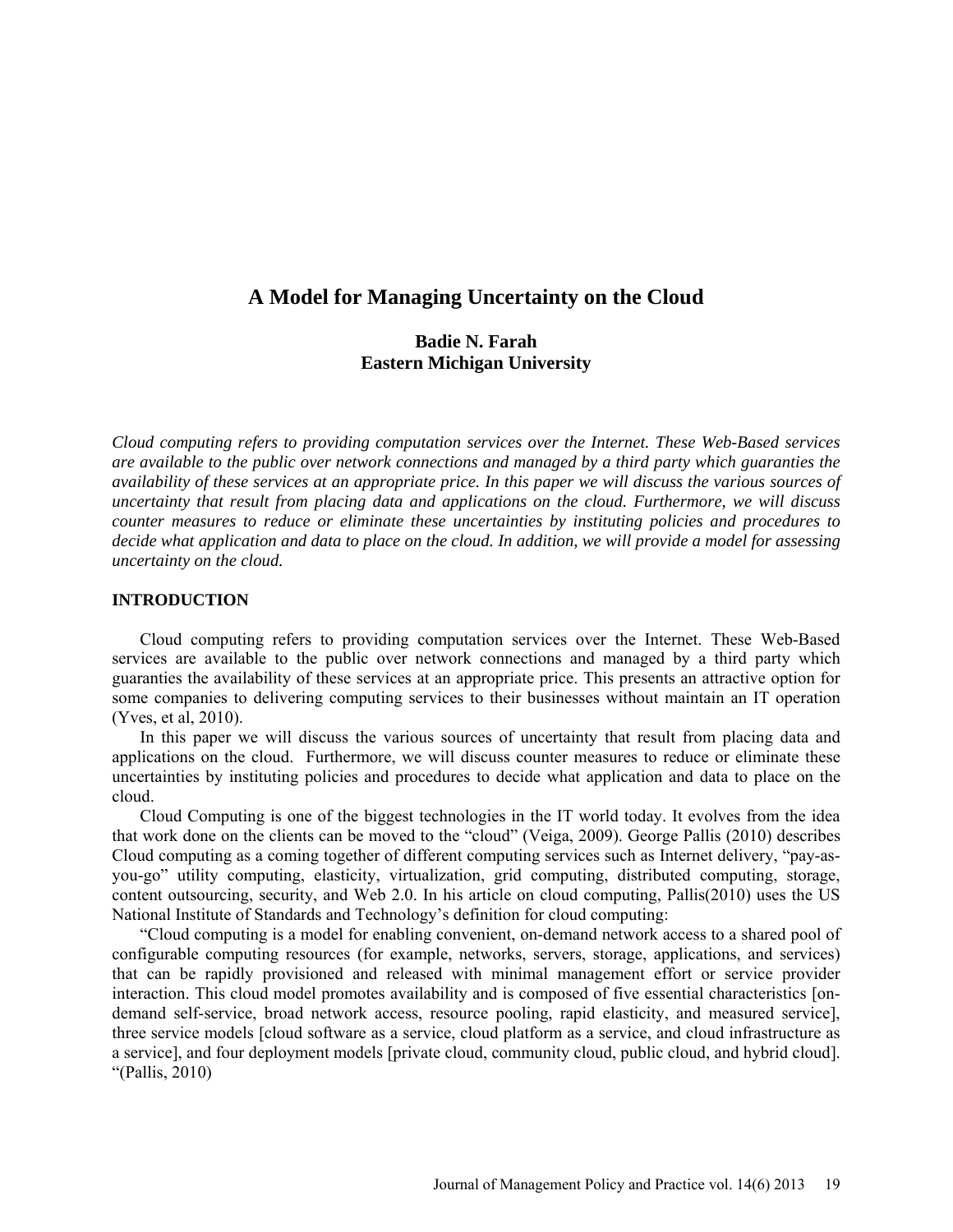Daniele Catteddu and Giles Hogben (2009) in their paper on cloud computing suggested that the following characteristics of cloud computing services:

- Highly abstract resources
- Near instant scalability and flexibility
- Near instantaneous provisioning
- Shared resources
- 'Pay as you go' system
- Programmatic Management (Cattedu & Hogben, 2009, p 14)

They also stated that the forecast for cloud services in 2009 will be \$17.4 billion and in 2013, it will be \$44.2 billion. (Catteddu & Hogben, 2009, p 4)

# **Uncertainty with Computing on the Cloud**

Cloud computing, however, does not come without uncertainty. When the firm's data is placed on the cloud, the firm has very limited control over such data. This makes the data exposed to hackers and other breaches. In a survey poll of InformationWeek Analytics, security concerns topped the list of reasons to not use cloud computing services (Shipley, 2010). Shipley (2010) illustrates that even the biggest of cloud providers, like Google, are subject to security breaches and therefore firms have every right to be concerned about their data on the cloud. Furthermore, applications that are hosted by the provider may not be available all the time, and/or they may not present the latest versions of these applications. As such, the client may encounter uncertainties with respect to these applications or the results that are delivered by these applications.

### **Sources of Uncertainty**

There exist a number of sources of uncertainty chiefly among them are:

- Missing information
- Trusting the available information
- Inconsistency of available information
- Irrelevant information
- Interpretable information

# **Potential Uncertainty Treatments**

After sources of uncertainty have been identified and assessed, all techniques to manage the uncertainty fall into one or more of the following categories:

- Avoidance: This implies not performing the activity associated with the uncertainty.
- Reduction**:** This involves employing methods that reduces the uncertainty. In the case of deploying applications on the cloud, uncertainty reduction may be achieved by deploying these applications incrementally. Outsourcing could be considered a form of uncertainty reduction if the developer can demonstrate a higher technical capability than the originator of the application.
- Transfer**:** This involves buying insurance where the damages from uncertainty could be compensated for by the insurance provider.
- Retention: This involves accepting the uncertainty and budgeting for it.

When selecting a cloud service provider, the "transparency" of the provider should be also taken into account (Shipley, 2010). Shipley (2010) found that some providers like Google were ready and open to questions, while others did not cooperate. Transparency and visibility of the key control features is important to assess areas like cloud provider's quality-assurance processes, service-level agreements, financial health, and dependence on other suppliers.

Shipley (2010) also suggests auditing to look into the security features of the cloud provider. SAS 70 type II audit is a letter of attestation and a report on the control objectives of the provider; but not many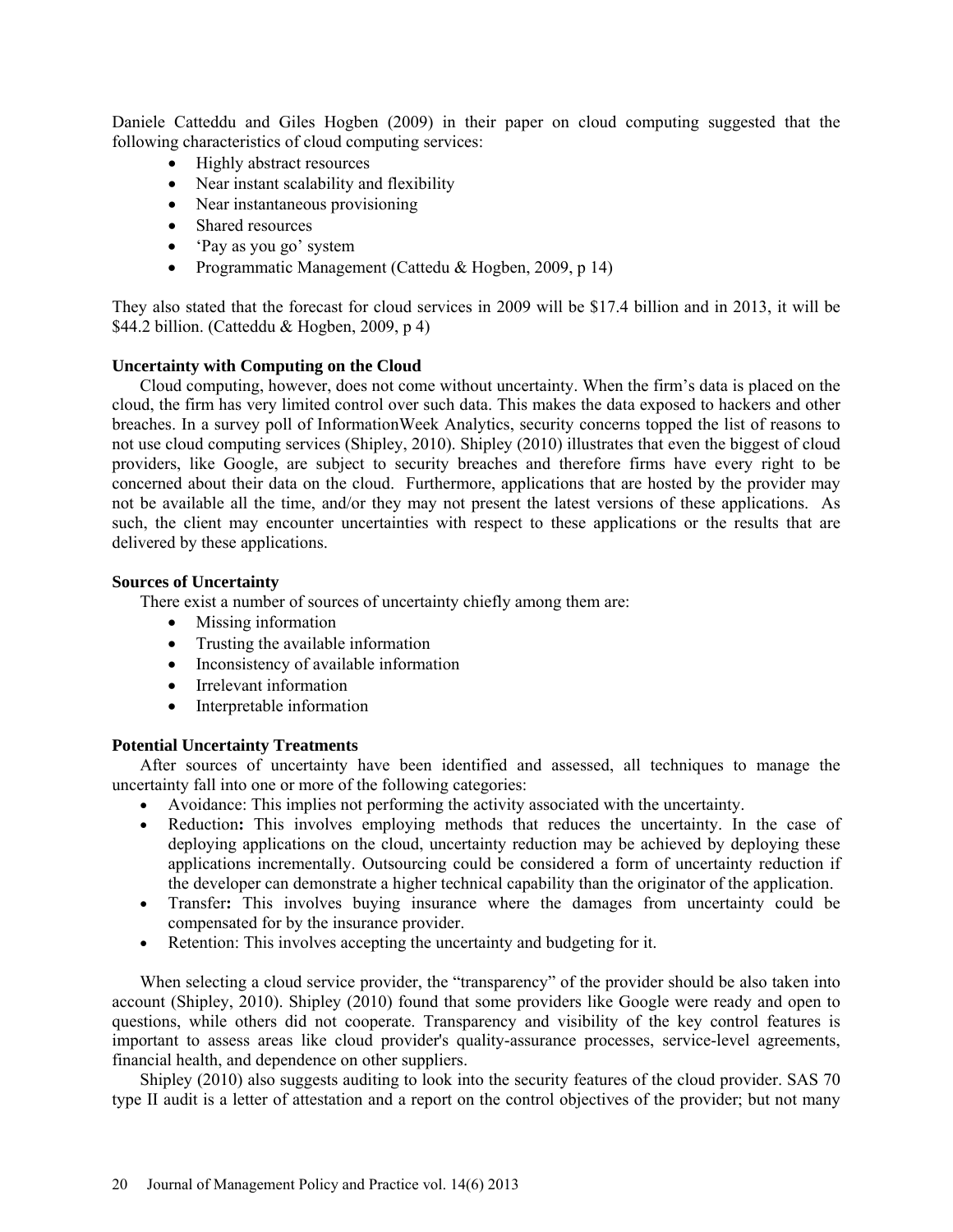firms are willing to let customers see their report on the control objectives. Shipley (2010) states in his article that an audit named CloudAudit A6, is being prepared to evaluate and assess the cloud providers thus making it easier for customers to access and choose an appropriate cloud provider.

Cloud Computing could benefit from a service level agreement (SLA) between the client and the cloud provider. Furthermore, the client should encrypt its data and use appropriate high security controls for sensitive data on the cloud (ICASA, 2009). According to the organization, the SLA will help cloud clients specify if joint control frameworks will be used, clarify expectation of both parties and state policies for disaster recovery. A strong SLA will be beneficial to both parties (ICASA, 2009).

John Wheeler (2010) recommends the following company's internal key areas to examine before adopting or considering cloud technologies:

- Organizational and Human Resource Security
- Access Control
- Asset Management
- Physical and Environmental Security
- Operations and Change Management
- Disaster Recovery and Business Continuity
- Privacy

Below is a list of some of the uncertainties that a cloud client might encounter depending on the services of the cloud provider and its willingness to grant access to its facilities to the cloud client.

- Governance: A cloud client may become uncertain about the governance of the software resources due to gaps in security with the cloud provider.
- Lock in: A cloud client can become very dependable on the service provider and prevents the client from changing providers. This adds uncertainty to the quality of information that the client receive from the cloud.
- Isolation failure: A cloud client could become uncertain about the separation of storage, memory, and routing between different tenants. The cloud client might not know, or be able to find out if such separation fails.
- Compliance risks: A client uncertainty might manifest itself if the cloud provider does not allow customer to audit it, or if the cloud provide cannot provide compliance with the needed requirements.
- Data protection: A cloud client might encounter another uncertainty about the information it is receiving from the cloud provider if the cloud customer cannot effectively check the data handling practices of the cloud provider or if the cloud provider is not willing to provide that information.
- Insecure or incomplete data deletion: When a client makes request to the provider to delete data, the provider may not truly delete the data because the disk to be deleted might also contain data from other cloud clients. This represents uncertainty about the data to the cloud client (Catteddu & Hogben, 2009, p 9-10).

A cloud client is responsible for dealing with all the uncertainties that are generated from using a cloud provider to handle its data and applications. It is beneficial for a cloud client to take certain precautions before adopting the cloud technology. Taking these precautions will reduce or mitigate the uncertainties that such a client will certainly encounter after adopting the cloud technology. The following are some precautions that could be exercised by a cloud adopter.

- A cloud client should determine if the data is suitable to be put on the cloud. Performing cost benefit analysis will definitely help in the process of classifying which data should be considered as a candidate for the cloud.
- A cloud client should find a cloud provider that does security assessments to determine whether the application or the data is ready for the cloud.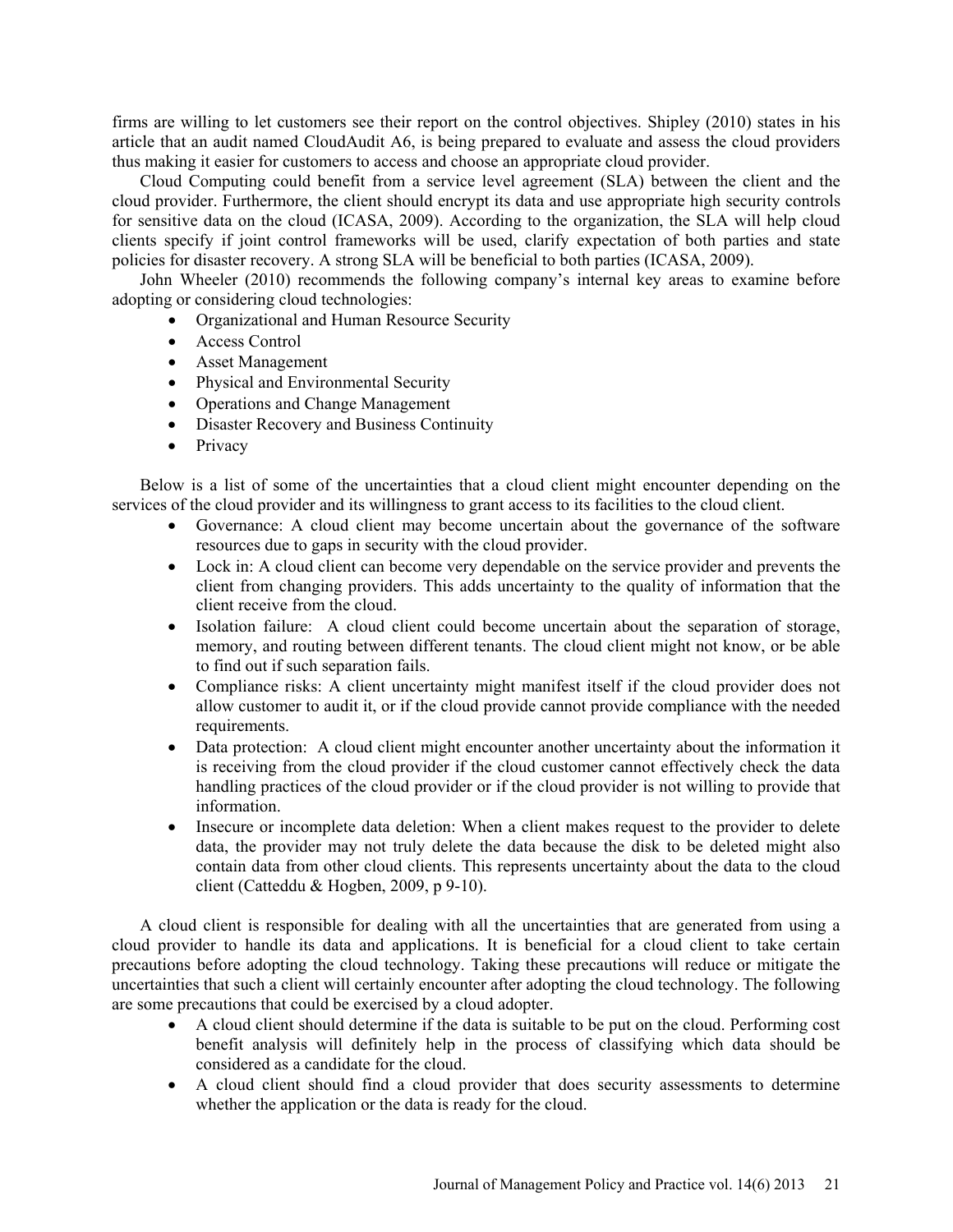- A cloud client may start with non-sensitive and less valuable data on the cloud. This is an important first step until appropriate measures are considered and implemented to reduce the uncertainty that the cloud introduce into applications and their data.
- A cloud client may evaluate service provider agreements to determine how the cloud provider secures data. This evaluation is detrimental in choosing a cloud provider since it reduces the uncertainty of the client.
- A cloud client should also insist on transparency of the cloud provider so that they understand what's happening underneath the virtual cloud infrastructure. This also goes a great way in reducing the uncertainty of the client with respect to its data on the cloud (HP, 2010).

Some or all of the above precautions may be instituted as policies and/or procedures for farming data and applications to the cloud. A careful draft and adherence to these policies and procedures will go a long way to reducing, or even, eliminating some of these uncertainties.

#### **A Model for Assessing Uncertainty on the Cloud**

Applications which are included in the IT portfolio of an organization are usually subjected to cost/benefit analysis, unless it happened to be the result of a directive to comply with rules and regulations. As such, a measure of uncertainty in cloud computing is a function of this cost/benefit analysis for each project.

We could look at such a function as a percent reduction in benefits from the cloud. That is, if the organization expects to save \$X as a result of using cloud services for a particular application, then probably the net saving is

\$(1-*β*) X where *β* is the fraction of X that is lost due to uncertainty of placing the application on the cloud

As  $\beta \rightarrow 1$ , the savings decrease until they equal to \$0.

For  $\beta$  = 0 (no risk) the net savings remains at \$X.

For a portfolio of applications that a business might be interested in placing on the cloud the total net savings (T) that might accrue is given by the following formula:

 $T = \sum_{i=1}^{n} (1 - \beta i) X_i$ 

Where n is the number of applications to be placed on the cloud,

 $Xi$ *i* is the savings from application *i*, and  $\beta_i$  is the fraction of X that is lost due to placing application *i* on the cloud which may be used as a decision variable by management. That is, an application might be a candidate for the cloud if its  $\beta_i \leq c$ , where c is a constant determined by management to be the maximum acceptable level for reduction in the savings for any application.

#### Assessment of  $\beta_i$ <sup>'</sup>s and  $X_i$ 's

Assessing  $\beta_i$  depends on assessing  $X_i$  and the experience of the firm in estimating savings and cost of uncertainty. The value of  $\beta_i$  is dependent on loss as a result of placing an application on the cloud for reasons including compromise of data integrity, downtime of application, degradation of performance of data link connection, availability and dependability of customer service. It further depends on the cost of posting the application on the cloud. And that is a function of the charges (rate and time) the provider requires to post an application. For example, you may have to pay for a (24 by 7) application availability, while your application is not needed (or used) during the weekend. Or similarly, your application is not needed overnight.

Assessing the  $\beta_i$  may be facilitated by considering other people experiences with the considered provider; or different providers. None the less, the better (more accurate) the estimate, the better the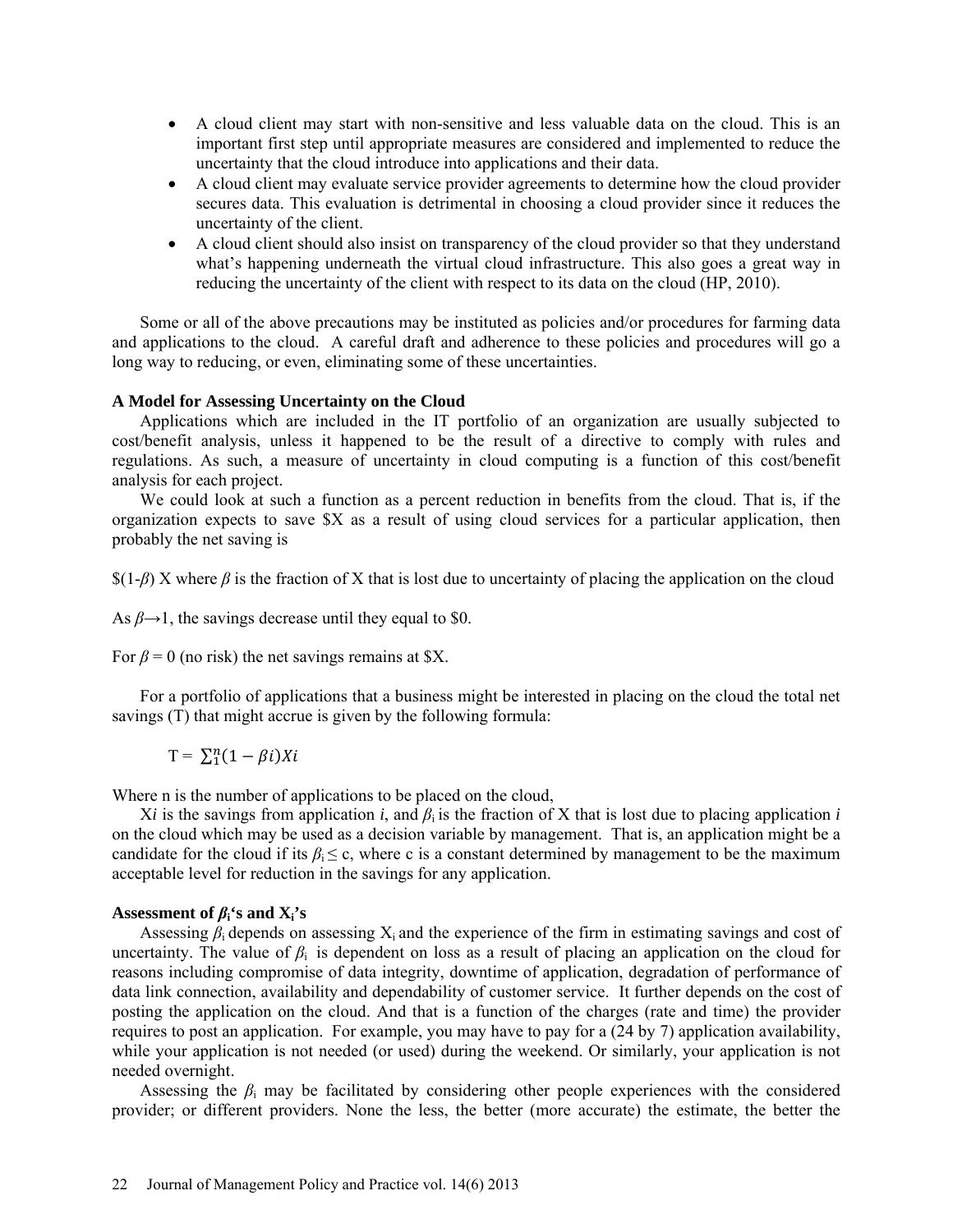decision of placing an application on the cloud will be. Furthermore, available data about past performance of the provider may play a role in enhancing the estimates of the  $\beta_i$  's. Sensitivity analysis could be used to assess the robustness of the decision for a varying (or interval) values of the  $\beta_i$ 's.

This approach provides a framework for dealing with the assessment of *β*i's and Xi's and could help in reducing the uncertainty about posting applications on the cloud.

 $\beta_i$ 's and  $X_i$ 's may be assessed using quantitative methods such as Analytical Hierarchy Process or Decision Trees with monetary values associated with possible outcomes. Alternatively or when quantitative assessment is not plausible, we may use qualitative methods such as rankings rendered by a panel of experts. When it is desirable, both quantitative and qualitative methods may be used. In such a case, a function may be used to augment all measures and produce a point estimate for *β*i's and Xi's. In the next section we will describe the variables that may be used to estimate  $\beta_i$ 's and X<sub>i</sub>'s.

# **Determining the Variables that Make**  $\beta_i$ **'s and**  $X_i$ **'s**

#### *Xi Variables*

These variables represent the saving (cost reduction) that might be the result of placing the applications on the cloud. The saving is a function of variables that include: savings from needing less IT staff; the cost of purchasing and updating necessary software (such as Microsoft Office); savings from purchasing, upgrading and maintaining servers, server software; and savings from purchasing database software.

#### *β*<sup>i</sup> *Variables*

These variables contribute to the uncertainty of the application being on the cloud and are associated with: the reliability of the application being on the cloud (downtime and loss of business); the security issues associated with the application being on the cloud; cost of maintaining the application on the cloud when the application is not in use (for example paying fees for the provider over the weekend even though the application will never be used over the weekend); availability of the helpdesk 24 by7 by phone or only email and what is the turnaround time (in essence if a business dismantle its IT department in favor of the cloud, would they still get technical help when needed in a timely fashion?); the cost of customizing an application if necessary; and other variables that the organization deems necessary.

### **SUMMARY**

Cloud computing refers to providing computation services over the Internet. These Web-Based services are available to the public over network connections and managed by a third party which guaranties the availability of these services at an appropriate price. In this paper we discussed cloud computing, the various sources of uncertainty that result from placing data and applications on the cloud, and counter measures to reduce or eliminate these uncertainties by instituting policies and procedures to decide what application and data to place on the cloud. A further analysis of these procedures and policies with respect to their effectiveness and efficiencies is in order. Furthermore, the paper discussed a possible model for managing the uncertainty on the cloud with respect to the saving that might accrue, and the reduction of such saving that might be the result of placing the application on the cloud. We argued that such analysis should be based on data collected from firms that have used, or using, the cloud for their software applications. Instruments for data collection should be designed, firms identified, and these instruments administered in the selected firms. The collected data is then utilized to assess the efficiencies and effectiveness of these policies and procedures, as well as, the measures for assessing the saving and risk of placing applications on the cloud.